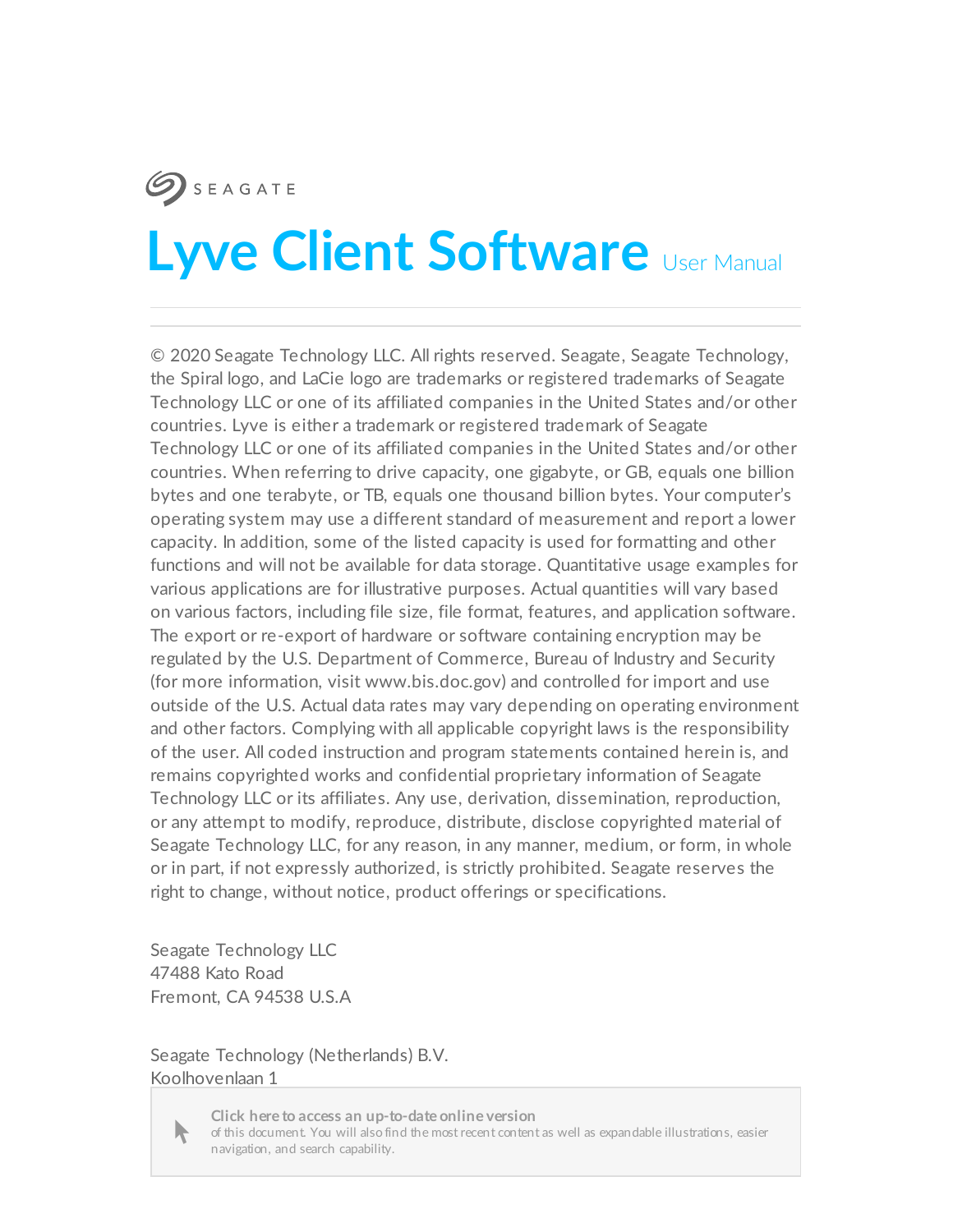Seagate Singapore International Headquarters Pte. Ltd. 90 Woodlands Avenue 7 Singapore 737911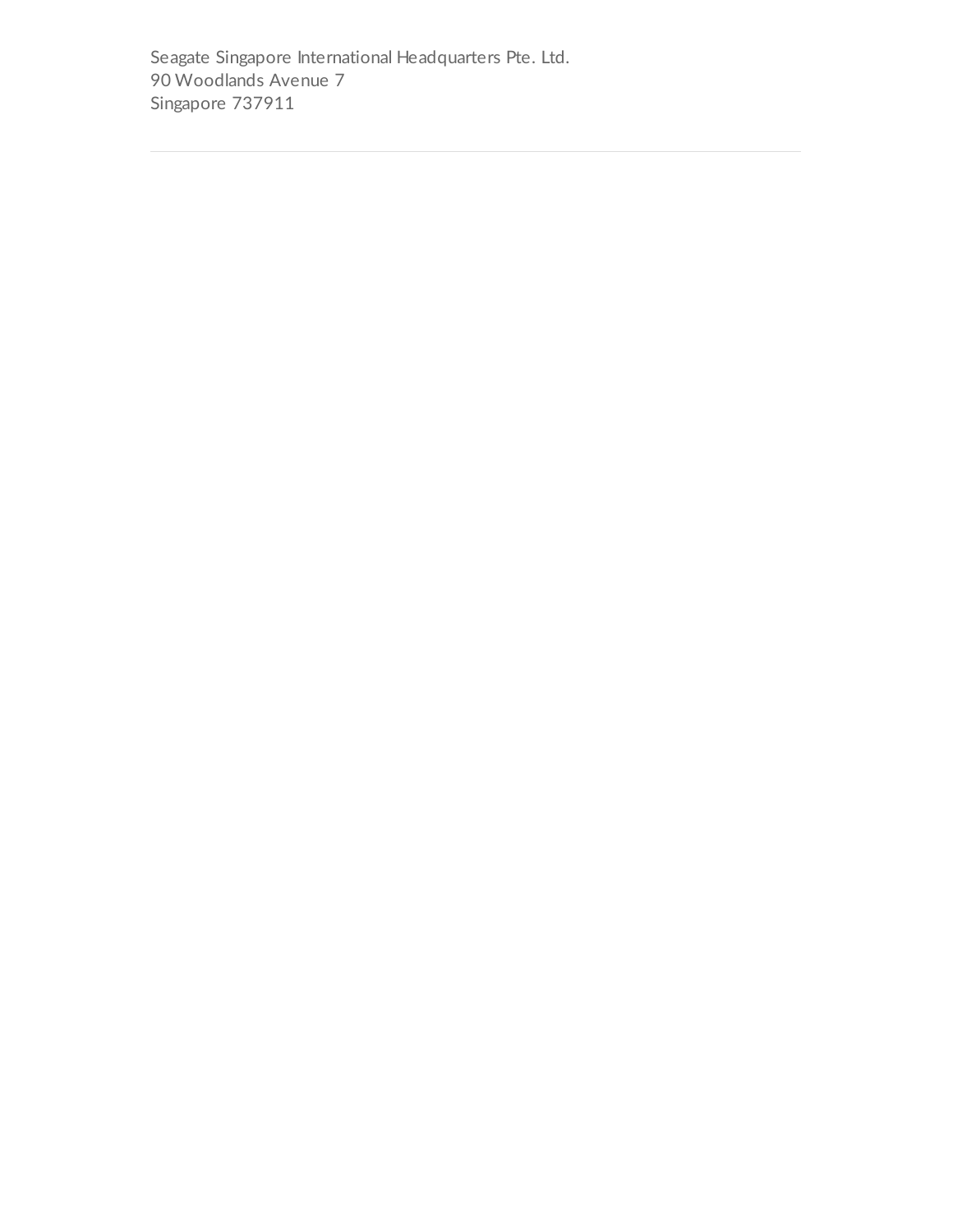#### Contents

| $\mathbf{1}$   |  |
|----------------|--|
|                |  |
| $\overline{2}$ |  |
| 3              |  |
|                |  |
|                |  |

| 5. |  |
|----|--|
|    |  |
|    |  |
|    |  |
|    |  |
|    |  |
|    |  |
|    |  |
|    |  |
|    |  |
|    |  |
|    |  |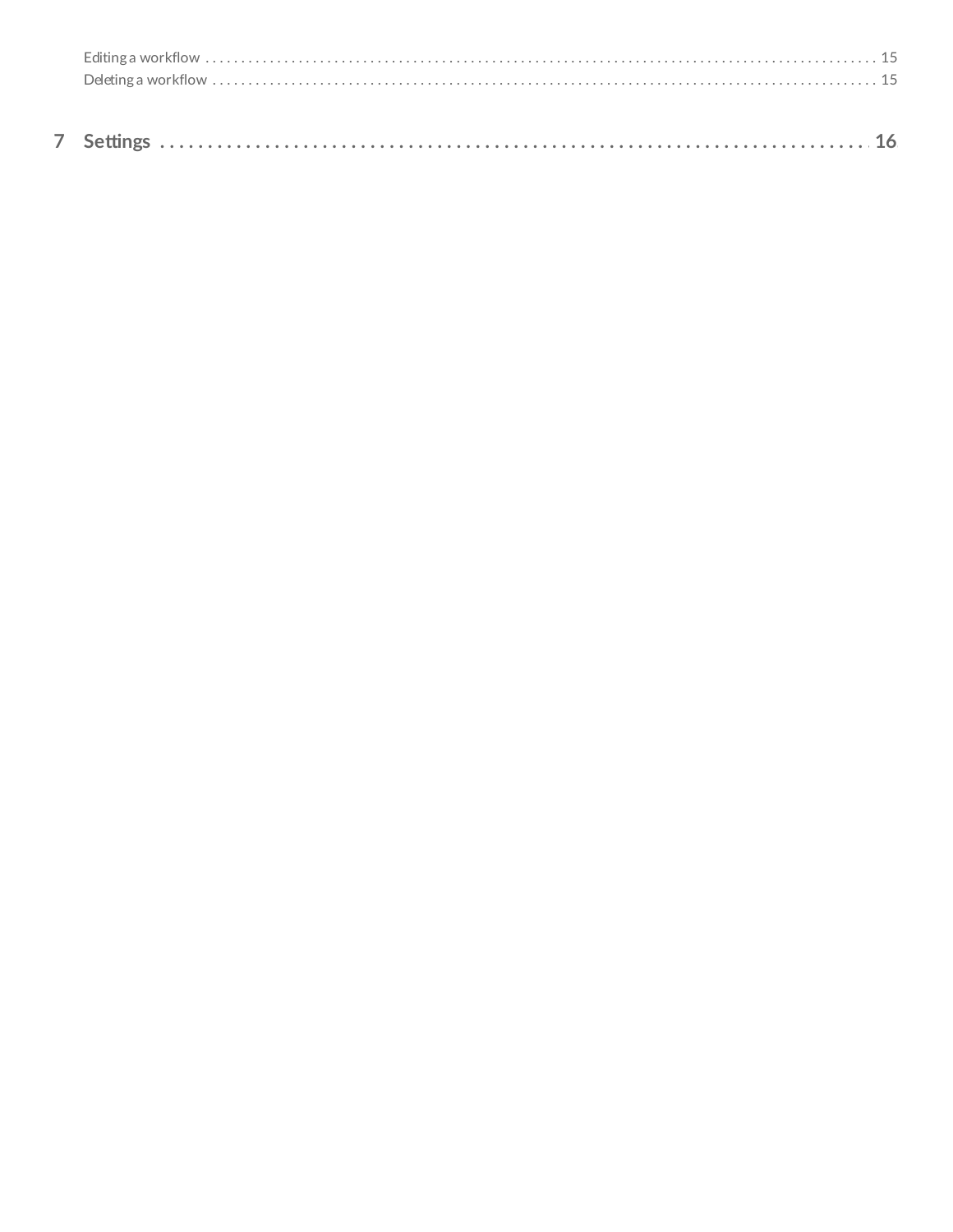# <span id="page-4-0"></span>Getting Started with Lyve Client Software

## <span id="page-4-1"></span>**Welcome**

Lyve Client lets you unlock and manage Lyve Mobile devices connected to your host computer.

**Secure your devices**—Industry-standard authentication key management lets you unlock your Lyve Mobile devices for use with a connected computer.

**Your local data at a glance**—View the status of connected Lyve Mobile devices, available storage capacities, and current data activities.

**Workflow data management**—Create worfklows to automate copying, moving, and deleting terabytes of data.

#### <span id="page-4-2"></span>**Lyve Management Portal credentials**

To unlock and access Lyve Mobile devices connected to your computer, you must enter a username (email address) and password in the Lyve Client app. Your email address and password credentials were registered with Lyve Management Portal in one of two ways:

**Account manager**—You created a Lyve Management Portal account at [lyve.seagate.com](https://lyve.seagate.com/) and set up your email address and password during registration.

**Product admin or product user**—You were identified as a product user for a project created in the Lyve Management Portal. An email was sent to you from the Lyve team inviting you to register your account.

If you haven't already registered your account, you should do so before attempting to unlock connected Lyve Mobile devices. The setup process allows you to:

- Create a password to manage your account and access connected Lyve Mobile devices.
- Establish 2-step verification for strong security.
- Register your account information with Lyve Management Portal.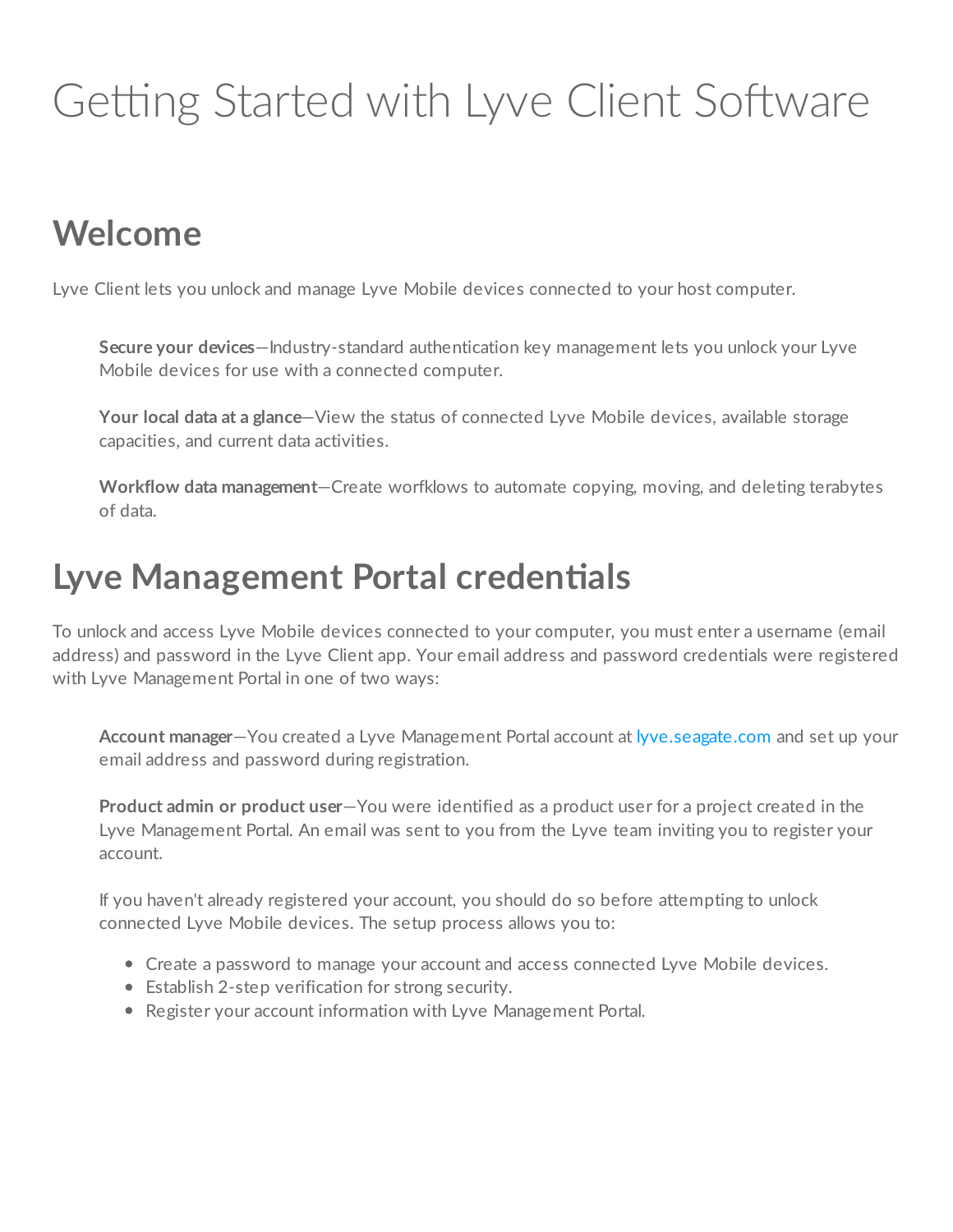If you can't remember your credentials or your email invitation period expired before you could register your account, visit [lyve.seagate.com](https://lyve.seagate.com/). Click **Sign in** and then click **Don't remember your password?**. If your email isn't recognized, contact your account manager. For further help, you can contact customer support using the Lyve Virtual Assist Chat at [lyve.seagate.com](https://lyve.seagate.com/).

## <span id="page-5-0"></span>**Download and install Lyve Client Software**

Install Lyve Client on any computer intended to connect to your Lyve Mobile device.

Links to the installer can be found on Lyve Management Portal:

- 1. Log in to [lyve.seagate.com](https://lyve.seagate.com/).
- 2. On the Home page, click **Downloads**.
- 3. At the prompt, click **Download** for either Windows® or macOS®.
- 4. Go the folder where you receive downloads and open the installer.
- 5. Follow the onscreen instructions to complete the setup and open Lyve Client.

You can also download Lyve Client installers from the support page at [www.seagate.com/support/lyve](https://www.seagate.com/support/lyve-client)client.

## <span id="page-5-1"></span>**Authorize host computers**

Open Lyve Client on a computer intended to host your Lyve Mobile device.



of

An internet connection is required when authorizing a host computer.

- 1. When prompted, enter your Lyve Management Portal email address and password.
- 2. Lyve Client authorizes the host computer to unlock and access Lyve devices and manage projects on the Lyve Management Portal.



The host computer remains authorized for a period of time, during which you can unlock and access connected devices even without an internet connection. You'll need to periodically open Lyve Client on the computer and re-enter your credentials.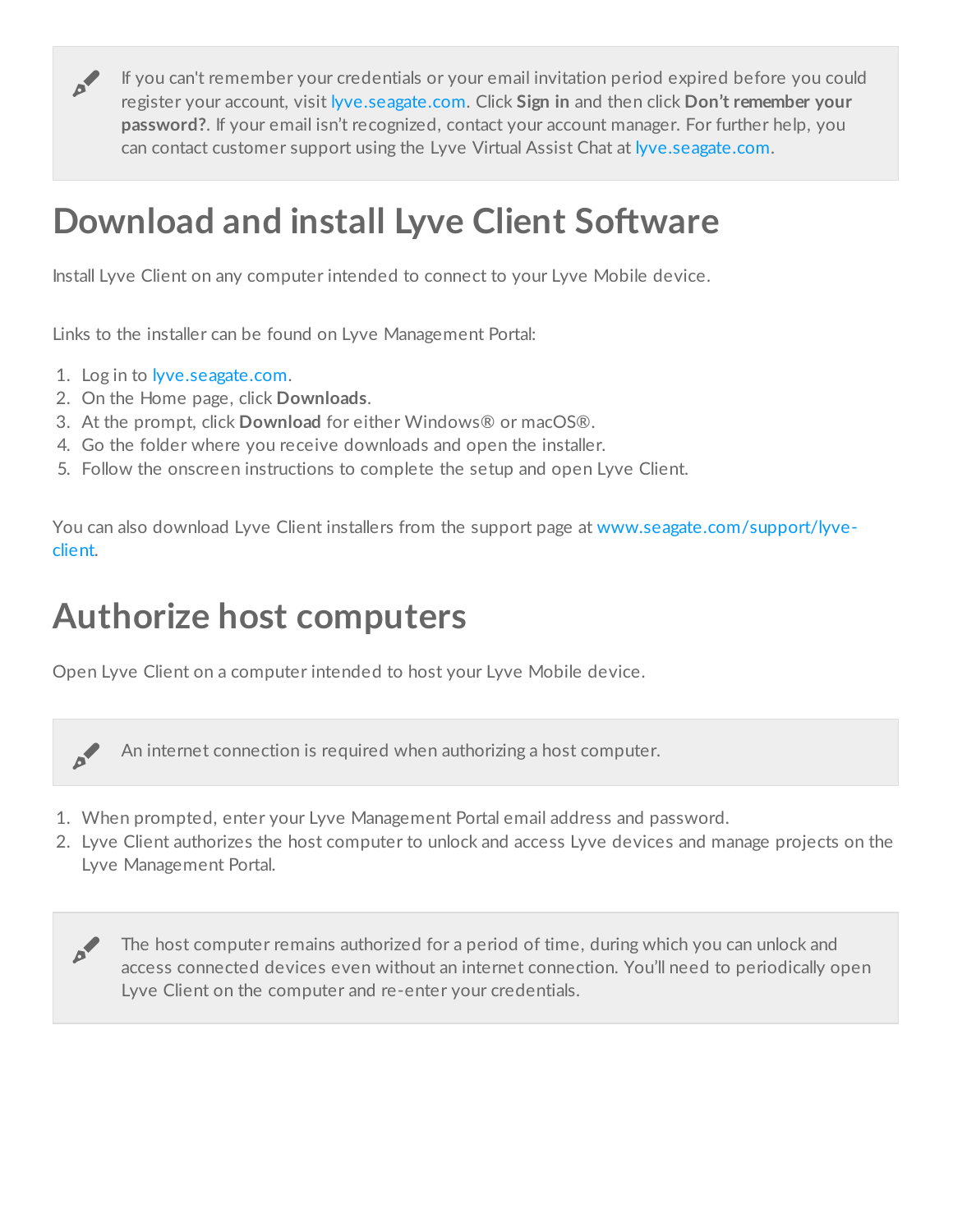## <span id="page-6-0"></span>Network Requirements

Make sure your anti-virus, firewall or VPN security settings allow port access to Lyve Client.

| <b>State</b>           | Access type                                                                                             | Port |
|------------------------|---------------------------------------------------------------------------------------------------------|------|
|                        | Before device discovery The application and device must be able to communicate UDP port 427<br>via SLP. |      |
| After device discovery | The application and device must be able to communicate TCP port 22<br>via SSH.                          |      |

In both states, it is assumed that the device has been assigned an IP address by a local DHCP server or has been assigned a static IP address.

- All Lyve Mobile devices are in DHCP mode by default. If an IP is not assigned via DHCP, the device will generate its own IP address.
- Any host on the same subnet can see the device and communicate with it using this address.
	- In DAS mode via a Thunderbolt/USB-C connection, this is the address that is used to communicate with the device.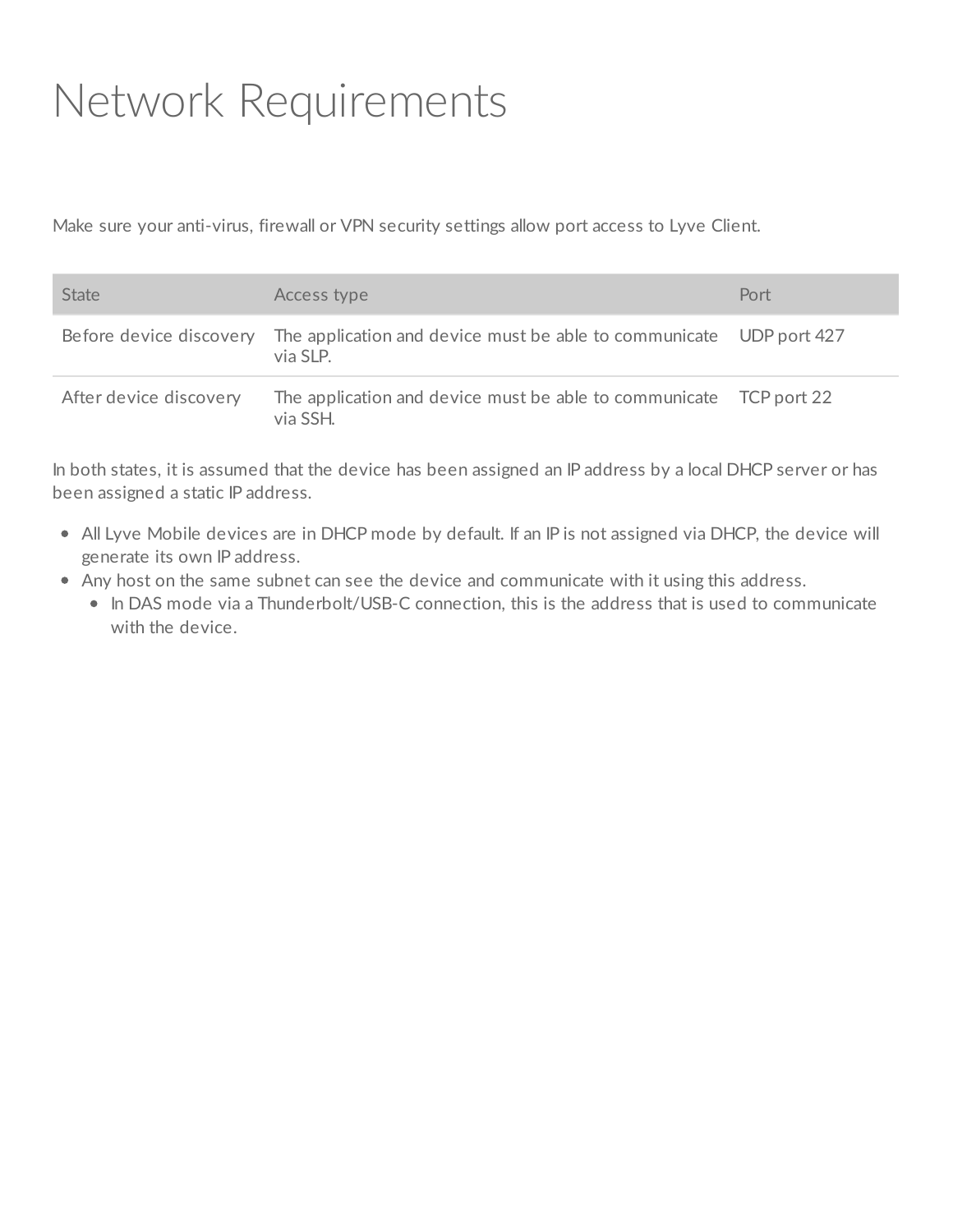## <span id="page-7-0"></span>Dashboard

Use the Dashboard to view notifications relating to Lyve Mobile devices connected to the host computer. Dashboard information includes:

- Device connection types.
- Drive capacities and statuses.
- Import activities and progress.
- Event dates and timestamps.

### <span id="page-7-1"></span>**Viewing devices on the Dashboard**

Lyve Client automatically adds devices for inclusion in Lyve Client workflows and device management. To view device details, hover your cursor over a device card and click on the Inspect icon.

#### $^{\circ}$

This is <sup>a</sup> shortcut to clicking on the **Devices** tab and [viewing](https://www.seagate.com/manuals/software/lyve-client-software/devices/#device-details) device details.

## <span id="page-7-2"></span>**Creating a workflow**

A **workflow** is a set of rules that allow you to automate file imports from one device to another. It can be **invoked** manually or automatically to start a **data activity** such as moving, copying, and deleting files. To create a workflow, click on the Continue icon at the top of the Dashboard.



This is a shortcut to clicking on the **Workflows** tab and creating a new [workflow](https://www.seagate.com/manuals/software/lyve-client-software/workflows/#create-workflow).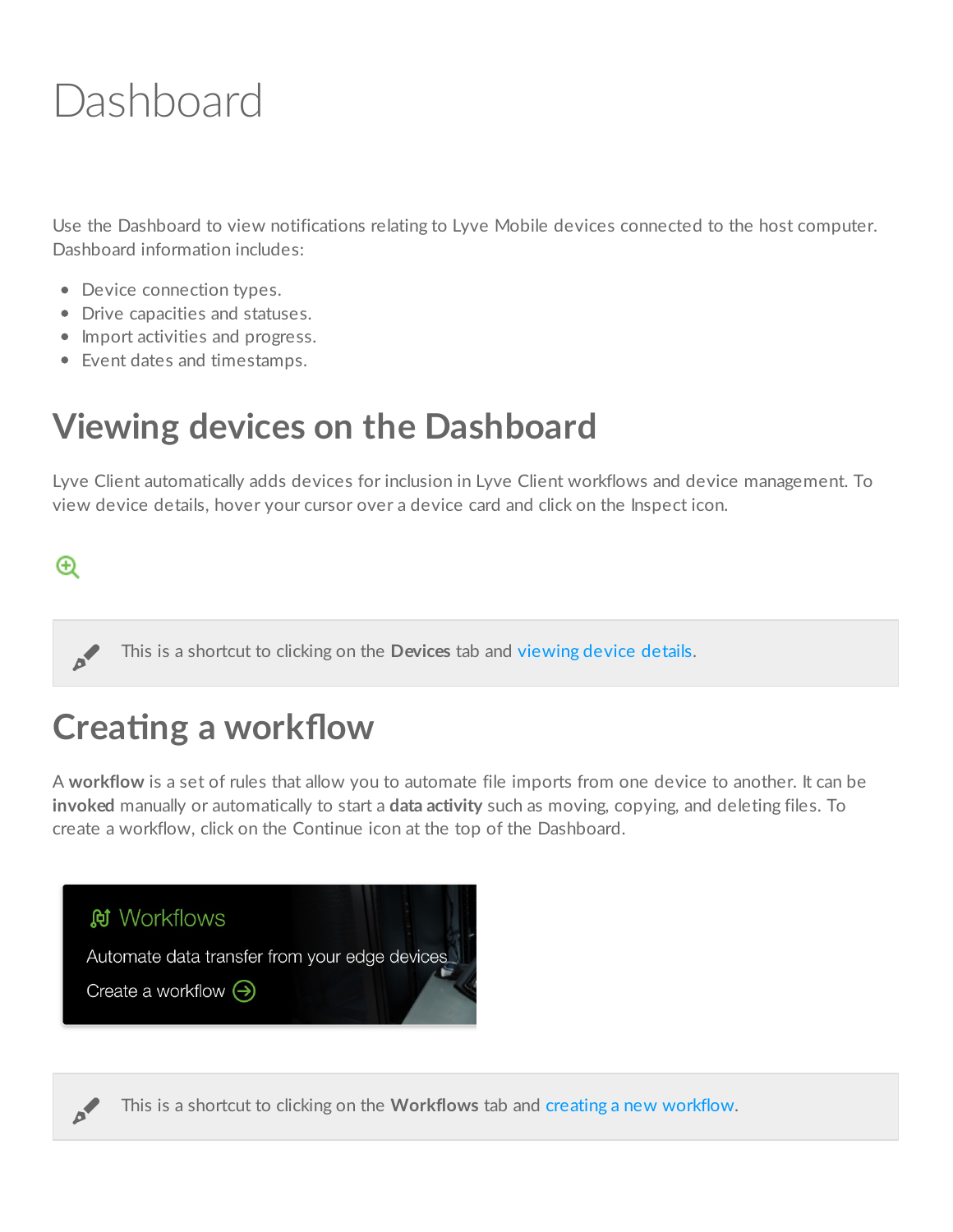## <span id="page-8-0"></span>**Viewing activities on the Dashboard**

To view details of workflow activities, hover your cursor over an activity card and click on the Inspect icon.

## <span id="page-8-1"></span>**Dashboard notifications**

#### <span id="page-8-2"></span>**Default**

| Activity                       | Notification                                      |
|--------------------------------|---------------------------------------------------|
| Connection lost                | [device] connection lost                          |
| Copy - in progress, complete   | Copy from [source volume] to [destination volume] |
| Delete - in progress, complete | Delete files from [source volume]                 |
| Device added                   | [device] was added                                |
| Device connected               | device connected                                  |
| Device disconnected            | [device] disconnected                             |
| Device locked                  | [device] locked                                   |
| Device unlocked                | [device] unlocked                                 |
| Tag - in progress, complete    | Tag files from [source volume]                    |

#### <span id="page-8-3"></span>**RAID**

| Activity              | <b>Notification</b>           |
|-----------------------|-------------------------------|
| <b>Initialization</b> | RAID Initialization, [device] |
| Maintenance           | RAID Maintenance, [device]    |
| Rebuild               | RAID Rebuild, [device]        |
| <b>Warning</b>        | Array Failed, [device]        |

#### <span id="page-8-4"></span>**Workflows**

| Activity                  | <b>Notification</b>              |
|---------------------------|----------------------------------|
| Workflow actions finished | [workflow name] actions finished |
| Workflow created          | [workflow name] was created      |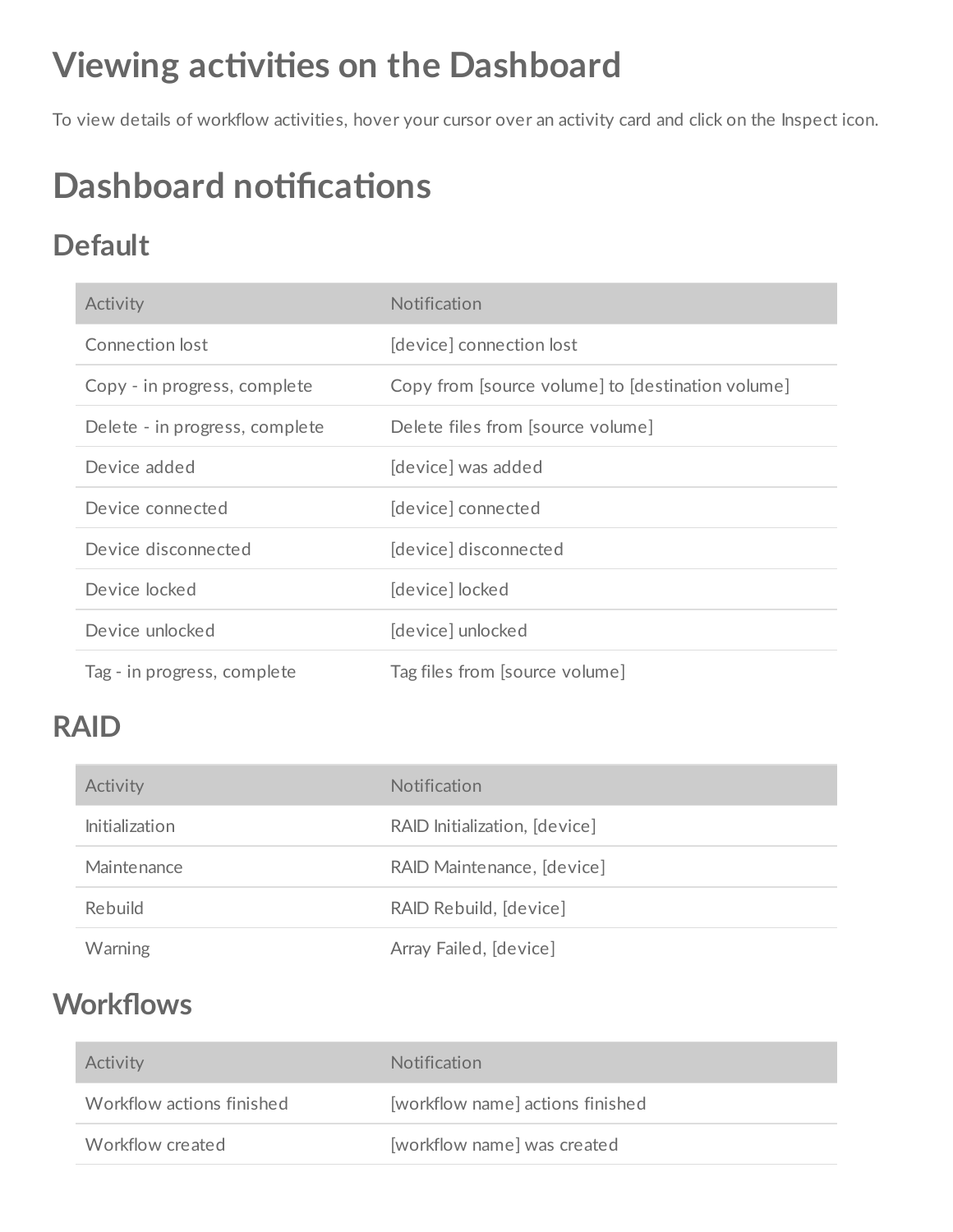| Workflow deleted     | [workflow name] was deleted   |
|----------------------|-------------------------------|
| Workflow edited      | [workflow name] was edited    |
| Workflow in progress | [workflow name] underway      |
| Workflow turned on   | [workflow name] was turned on |
| Workflow turned off  | [workflow name] was turned of |

### <span id="page-9-0"></span>**Workflow triggers**

| Activity                     | Notification                             |
|------------------------------|------------------------------------------|
| Workflow trigger - automatic | [workflow name] trigger set to automatic |
| Workflow trigger - manual    | [workflow name] trigger set to manual    |
| Workflow trigger - prompt    | [workflow name] trigger set to prompt    |
| Workflow trigger - scheduled | [workflow name] trigger set to scheduled |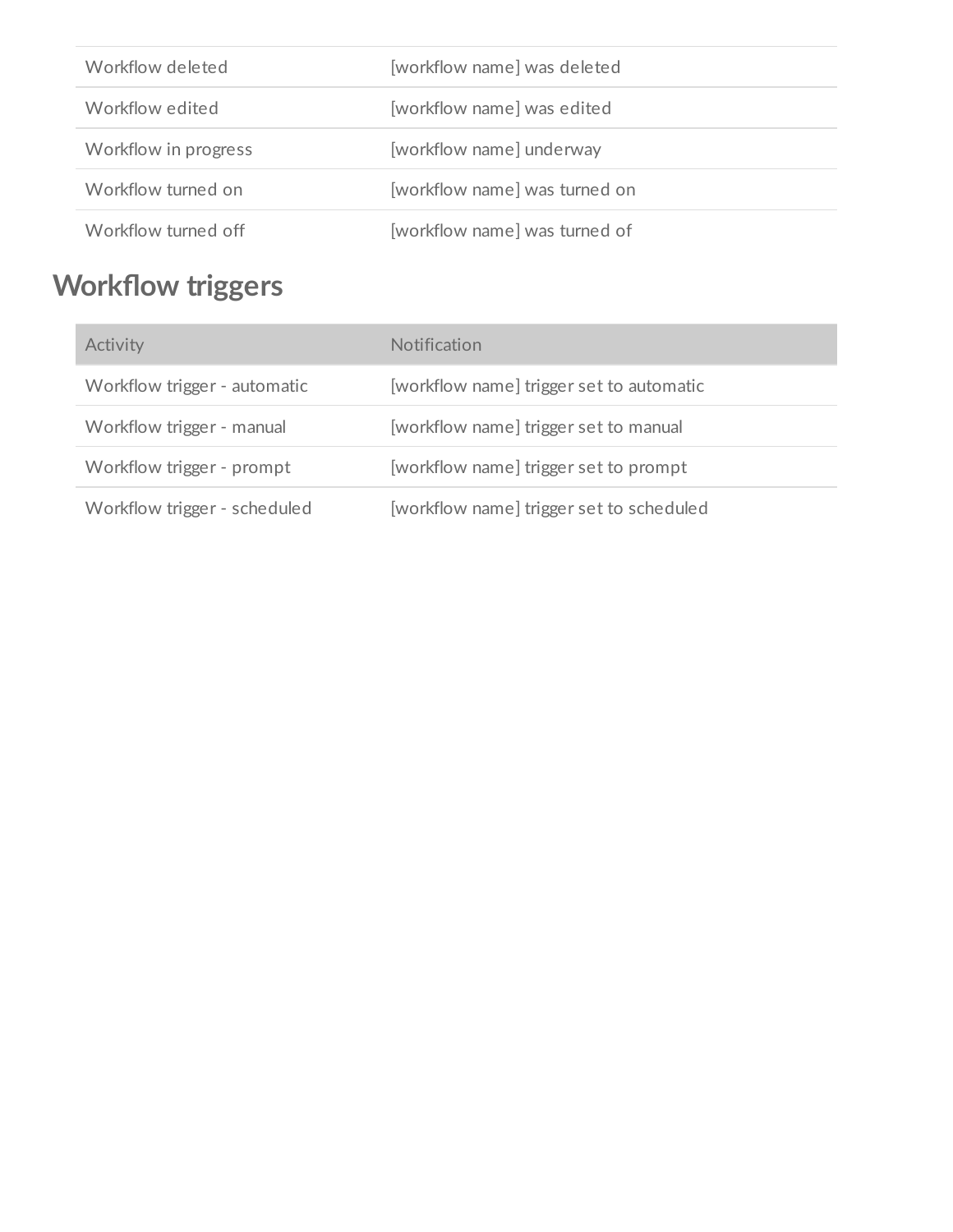<span id="page-10-0"></span>Import activities are tracked as **bundles** of files copied or moved. Click on the **Data** tab to view a list of import activities. The following details are available on the default screen.

**Bundle ID**—ID used to track a **bundle** of files.

**Source**—The source volume of the imported files.

**Destination**—The destination volume of the imported files.

**Status**—The status of the activity, including date and timestamp details.

## <span id="page-10-1"></span>**Copying an import activity to another destination**

You can copy the same bundle of files to another destination volume.

- 1. Hover your cursor over a row in the list of activities and click on the Copy icon.
- 2. Select a destination volume.
- 3. Click **Copy**.

## <span id="page-10-2"></span>**Deleting an import activity**

If you don't need to copy a bundle of files to more destination volumes, you can delete the destination data.

- 1. Hover your cursor over a row in the list of activities and click on the Delete icon.
- 2. Select a destination volume.
- 3. Click **Delete**.

#### <span id="page-10-3"></span>**Exporting an import activity to an unmanaged volume**

You can copy the same bundle of files to an unmanaged volume.

- 1. Hover your cursor over a row in the list of activities and click on the Inspect icon.
- 2. Click on the Destination Type dropdown and select **Unmanaged volume**.
- 3. Select an unmanaged volume from the list.
- 4. Click **Export**.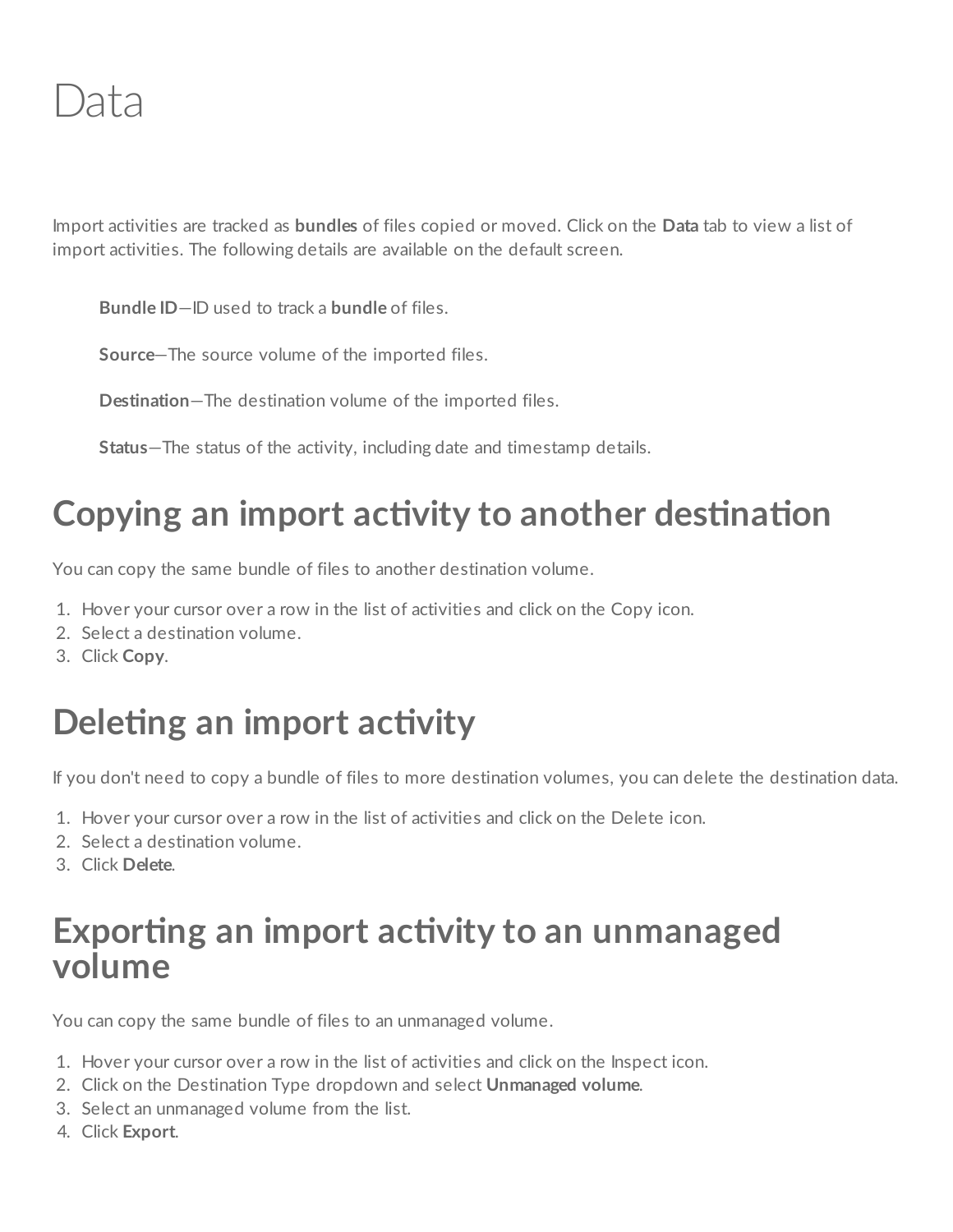## <span id="page-11-0"></span>**Exporting an import activity to an external endpoint**

You can copy the same bundle of files to external endpoints such as Amazon S3 and SwiftStack S3.

- 1. Hover your cursor over a row in the list of activities and click on the Inspect icon.
- 2. Click on the Destination Type dropdown and select **External endpoint**.
- 3. Select an existing external endpoint, or create a new one.
- 4. Click **Export**.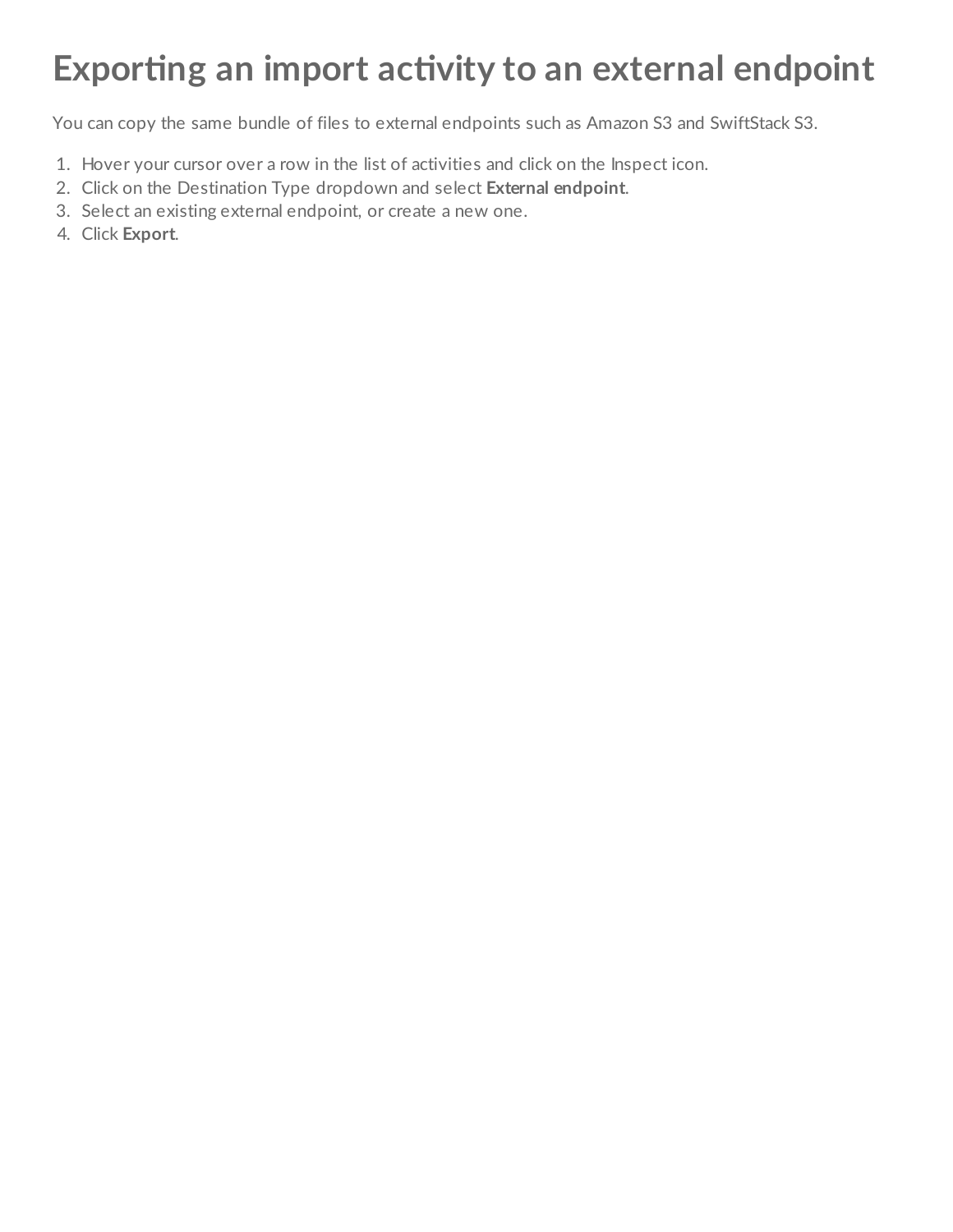<span id="page-12-0"></span>

Click on the **Devices** tab to view devices that have been added to Lyve Client.

#### <span id="page-12-1"></span>**Identifying a connected Lyve Mobile device using the LED**

Lyve Client can identify a connected Lyve Mobile device for you by having it temporarily flash its LED. This is useful if you have a large bank of connected Lyve Mobile devices and you need to identify a particular device.

- 1. Hover your cursor over a Lyve Mobile device card and click on the Identify LED icon.
- 2. Observe the front faces of your devices to spot the one with the flashing purple LED.
- 3. Click the Identify LED icon a second time to turn off the identification.

### <span id="page-12-2"></span>**Renaming a connected Lyve Mobile device**

You can rename connected Lyve Mobile devices.

- 1. Hover your cursor over a Lyve Mobile device card and click on the Edit icon.
- 2. Enter a new name for the device.
- 3. Click **Done**.

### <span id="page-12-3"></span>**Viewing device details**

To view device details, hover your cursor over a device card and click on the Inspect icon.

#### $^{\circledR}$

### <span id="page-12-4"></span>*Change a Lyve Mobile device's LED settings*

You can turn a Lyve Mobile device's LED on or off and view the device's LED color legend. The Legend shows the definition of each LED color to a specific state.

- 1. Go to a Device Details screen.
- 2. Hover your cursor over the LED card and click on the Edit LED icon.
- 3. Click on the toggle switch to turn the LED on or off.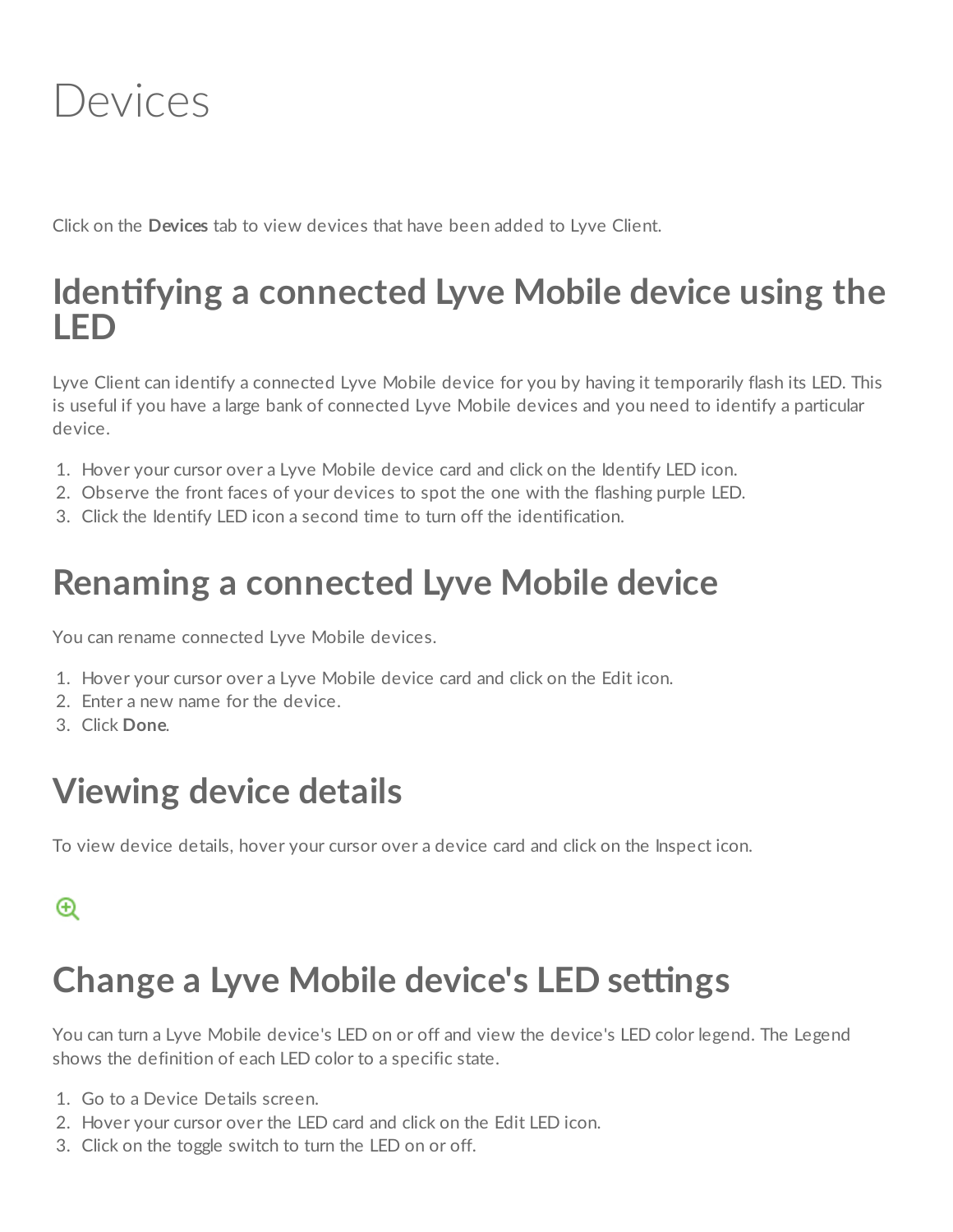- 4. Click on **Show LED Legend** to expand the legend.
- 5. Click **Done**.

## <span id="page-13-0"></span>**Adding tags to a device**

You can add metadata tags to your device to aid in searching and filtering devices.

- 1. Go to a Device Details screen.
- 2. Hover your cursor over the Tags card and click on the Edit icon.
- 3. Enter a tag in the edit field and press **Enter**.
- 4. Continue to enter tags in the edit field, pressing **Enter** after each entry.
- 5. When you're finished adding tags, click **Done**.

## <span id="page-13-1"></span>**Crypto-erasing a Lyve Mobile device**

A crypto-erase securely deletes all data on the Lyve Mobile device while keeping your device settings and password intact.

Data deleted during <sup>a</sup> crypto-erase cannot be recovered.

To securely erase your Lyve device, Lyve Client accesses all data on individual drives. Therefore, the RAID must be recreated after the crypto-erase is complete. Recreating the RAID requires an initialization that can take over 24 hours if the Lyve device is not in use. You can use your Lyve device during the initialization but performance will be degraded until it is complete. Also, using the device during an initialization will increase the time for it to complete. To avoid delays in completing the initialization, make certain that the host computer does not go to sleep until it is complete. If the computer goes to sleep, the initialization will be paused until it wakes up.

- 1. Go to a Device Details screen.
- 2. Hover your cursor over the Secured card and click on the Crypto-Erase icon.
- 3. Click **Enter**.

#### <span id="page-13-2"></span>**Viewing Lyve Mobile disk details and enabling dynamic spare disks**

You can view Lyve Mobile device disk details, such as the status of each disk, it's capacity, and its RAID array setting. You can also allow disks that are unassigned to an array to act as a spare for any disk group on the device.

- 1. Go to a Device Details screen.
- 2. Hover your cursor over Disks and Spares icon and click on the Inspect icon.
- 3. (Optional) Click the Enable Dynamic Spares toggle switch.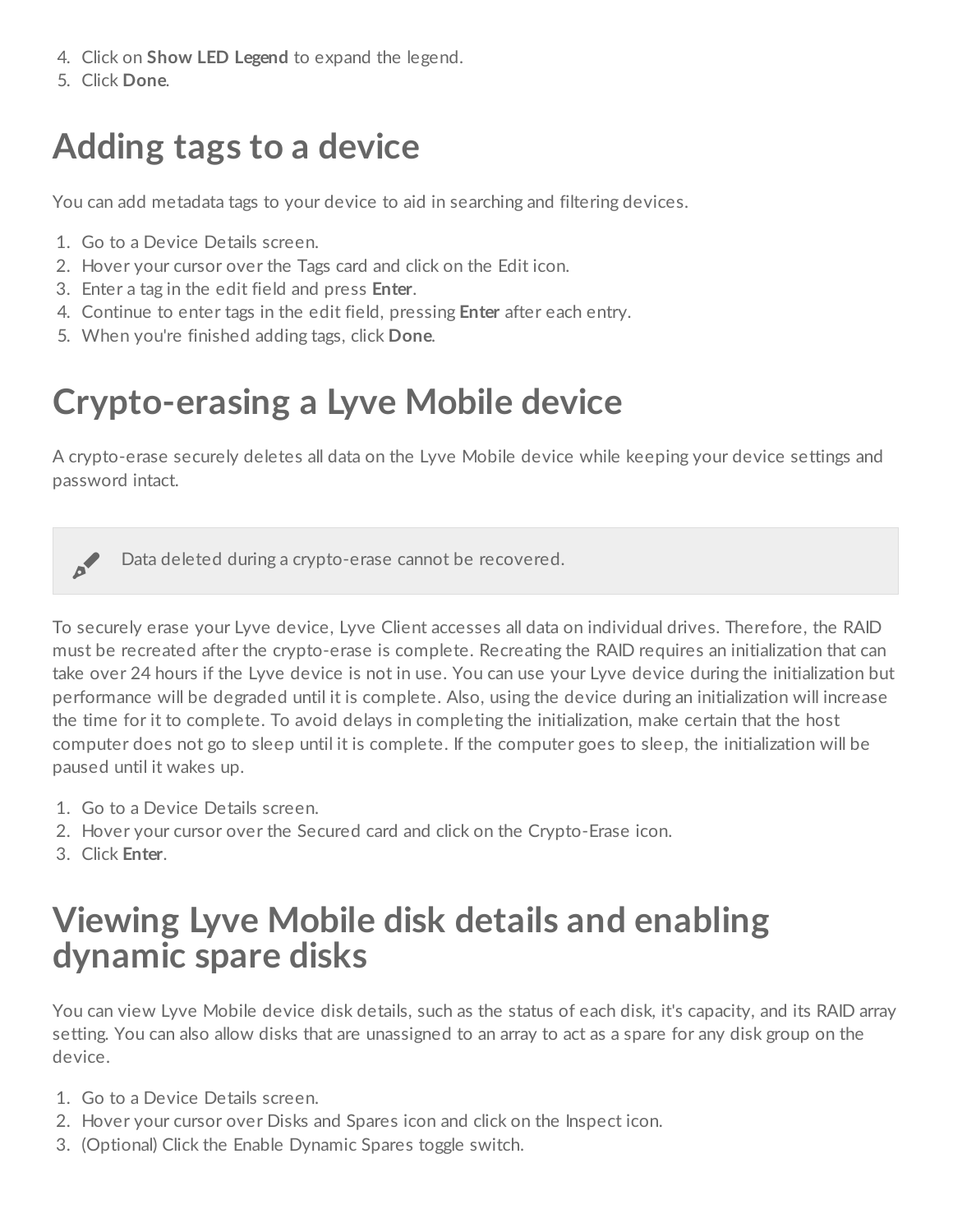## <span id="page-14-0"></span>**Download log files for Lyve Mobile devices**

To aid in troubleshooting, you can download device log files to your computer.

- 1. Go to a Device Details screen.
- 2. Hover your cursor over the Device card and click on the Download Logs icon.
- 3. Select a download location on your computer.
- 4. Click **Download Logs**.

## <span id="page-14-1"></span>**Viewing** device volumes using a disk utility

You can quickly open Disk Management (Windows) or Disk Utility (Mac) to view device volumes.

- 1. Go to a Device Details screen.
- 2. Hover your cursor over a row in the Device Volumes list and click on the Utility icon.

## <span id="page-14-2"></span>**Viewing device volumes using a file browser**

You can quickly open File Explorer (Windows) or Finder (Mac) to view the content of your volume.

- 1. Go to a Device Details screen.
- 2. Hover your cursor over a row in the Device Volumes list and click on the Find icon.

## <span id="page-14-3"></span>**View Lyve Mobile firmware details**

You can view details about your Lyve Mobile device's firmware for use in troubleshooting.

- 1. Go to a Device Details screen.
- 2. View the Firmware card.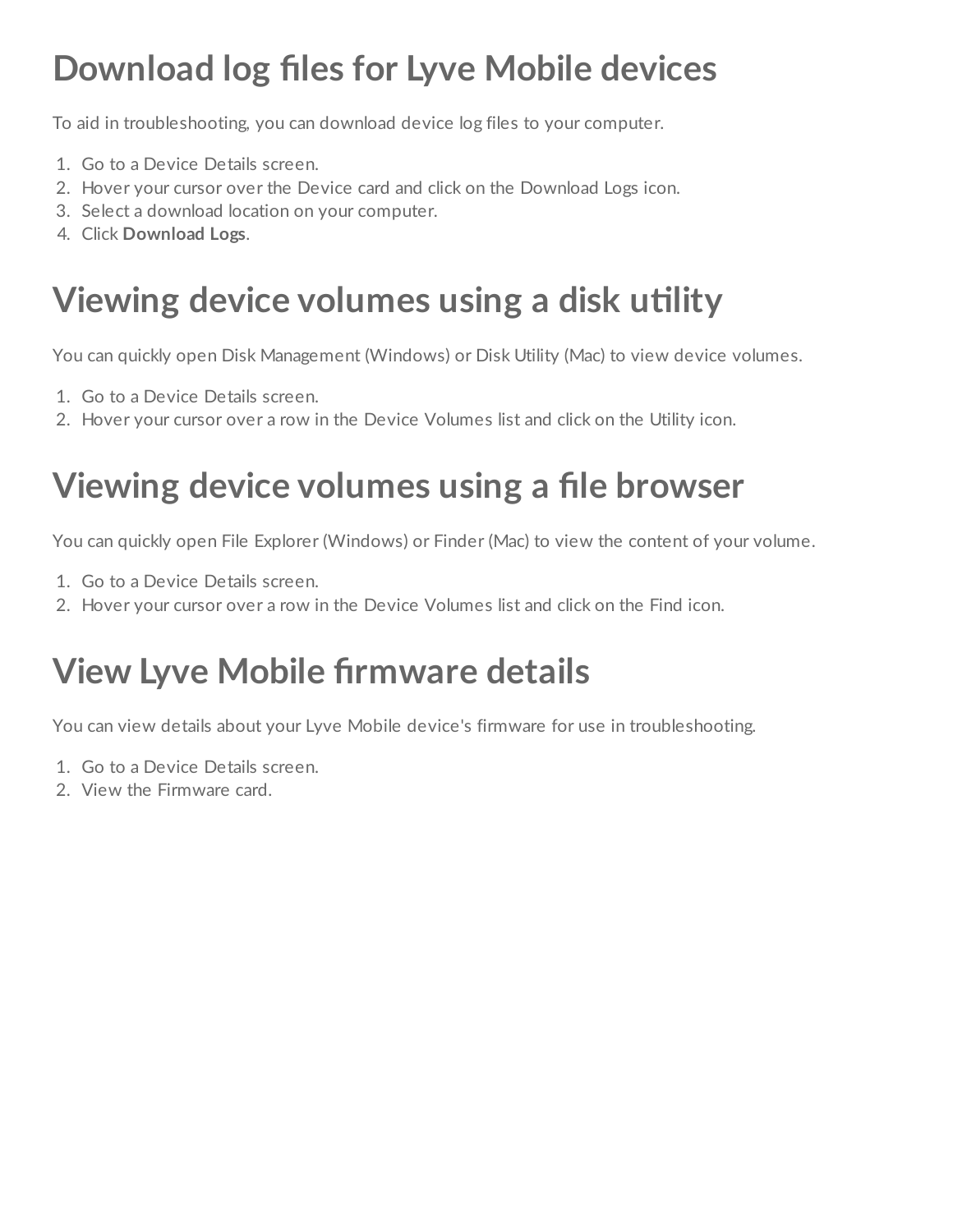## <span id="page-15-0"></span>Workflows

Click on the **Workflows** tab to create or edit worfklows that automate copying, moving, and deleting data.

## <span id="page-15-1"></span>**Creating a new workflow**

- 1. To create a new workflow, click on the Plus icon at the top of the screen.
- 2. Select a source volume for the workflow and click **Next**.
- 3. Select a file filter for the import: **All files** or **New files**. 'All files' copies all the files from the source volume each time you connect your device. 'New files' incrementally copies new content added since the last import.
- 4. Select a destination volume for the workflow and click **Next**.
- 5. Select secondary actions. Check **Delete** to delete files from the source volume once copies are complete. Check **Notify** to override default notifications for this workflow. Click **Next**.
- 6. Set workflow actions. Using the Trigger dropdown menu, select **Automatic** to trigger this workflow whenever the source device is connected to the host computer, or select **Manual** to only trigger this workflow manually. Click **Next**.

## <span id="page-15-2"></span>**Editing a workflow**

- 1. Hover your cursor over an existing workflow and click on the More menu, and then select **Edit**.
- 2. Edit elements of the workflow.
- 3. Click **Create**.

## <span id="page-15-3"></span>**Deleting** a workflow

- 1. Hover your cursor over an existing workflow and click on the More menu, and then select **Delete**.
- 2. Edit elements of the workflow.